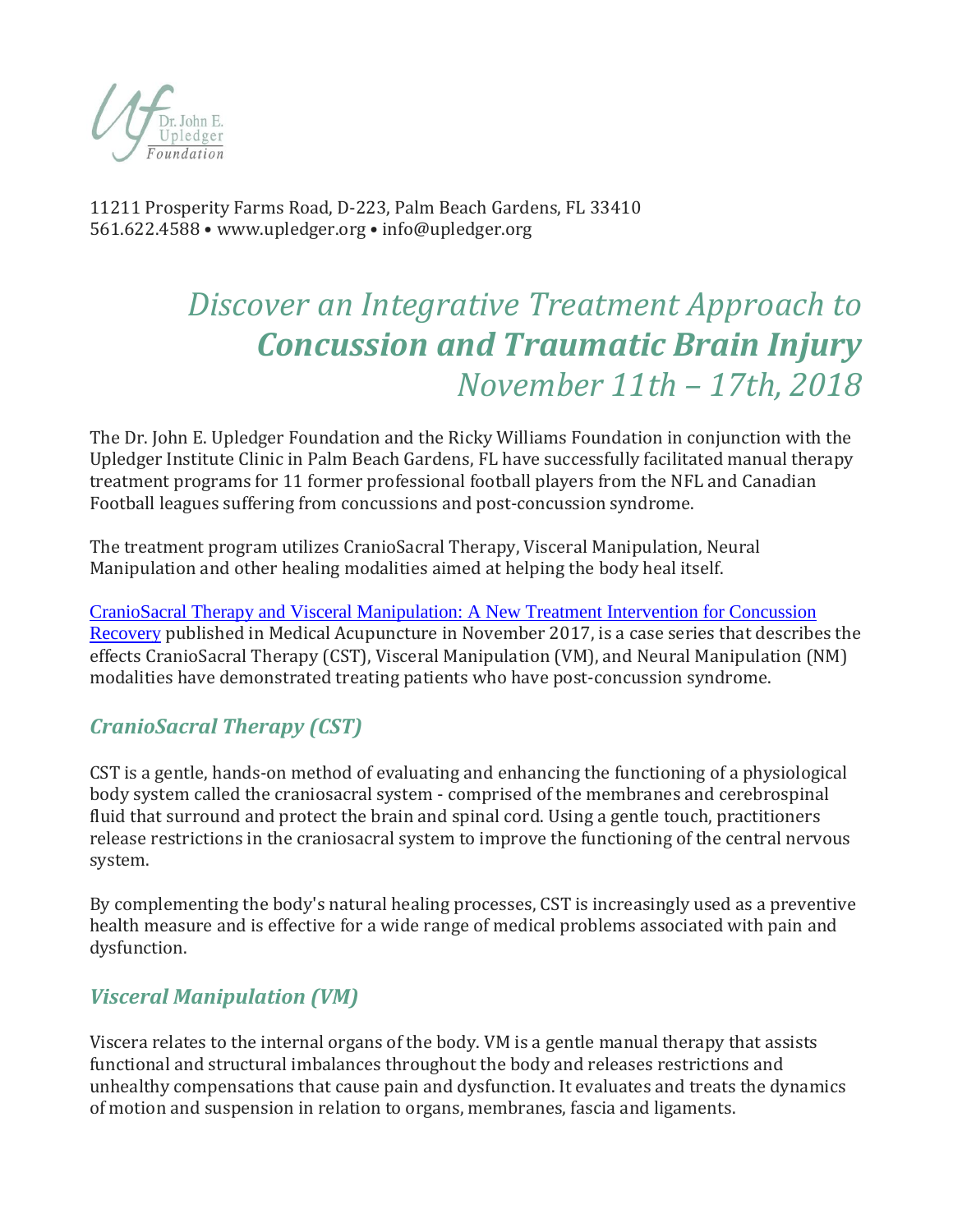## *Neural Manipulation (NM)*

NM releases local nerve restrictions and examines the effect these local fixations have on the rest of the body. By accessing this relationship, NM changes the more comprehensive (global) dysfunctional patterns found in the body. NM techniques enhance proper functioning of the nervous system – one of the communication highways throughout the body

### *Commitment to Healing*

Within our seven-day therapy program, pre and post testing is completed in an effort to collect data, along with four hours of daily manual therapy for five days. Group discussions are held daily for support and camaraderie.

All clients must meet the minimum requirements listed below in order to be accepted for our therapy program and study:

- Post-concussion syndrome diagnosed by a physician
- The Player must not currently be experiencing acute signs of concussive symptoms
- Must be a retired professional football player

#### **Program Schedule**

#### **Sunday November 11th | Time: TBD**

Pre Testing

#### **Monday November 12th – Friday November 16th | Time: 9:00 am – 4:00**

The days will begin with an opening meeting with clients and therapists. Therapy will begin around 10:00 am. Clients will be done for the day by approximately 4:00 pm.

#### **Saturday November 17th | Time: TBD**

Post Testing

For travel and accommodation information, please [click here.](http://www.upledgerclinic.com/docs/Travel-and-Accomodations-to-Upledger-Clinic.pdf) 

For a 2018 Client Application, please [click](http://www.upledger.org/docs/IPC-Client-Application.pdf) here.

At the Dr. John E. Upledger Foundation, we have seen the benefits of this integrative approach.

Several of the former professional football players are now warriors in the awareness campaign about the debilitating long term effects of Traumatic Brain Injuries and multiple concussions. We will continue to partner with them to spread the word about how manual therapies including CST, VM, and NM are critical missing pieces in existing concussion treatment protocol for people of all ages.